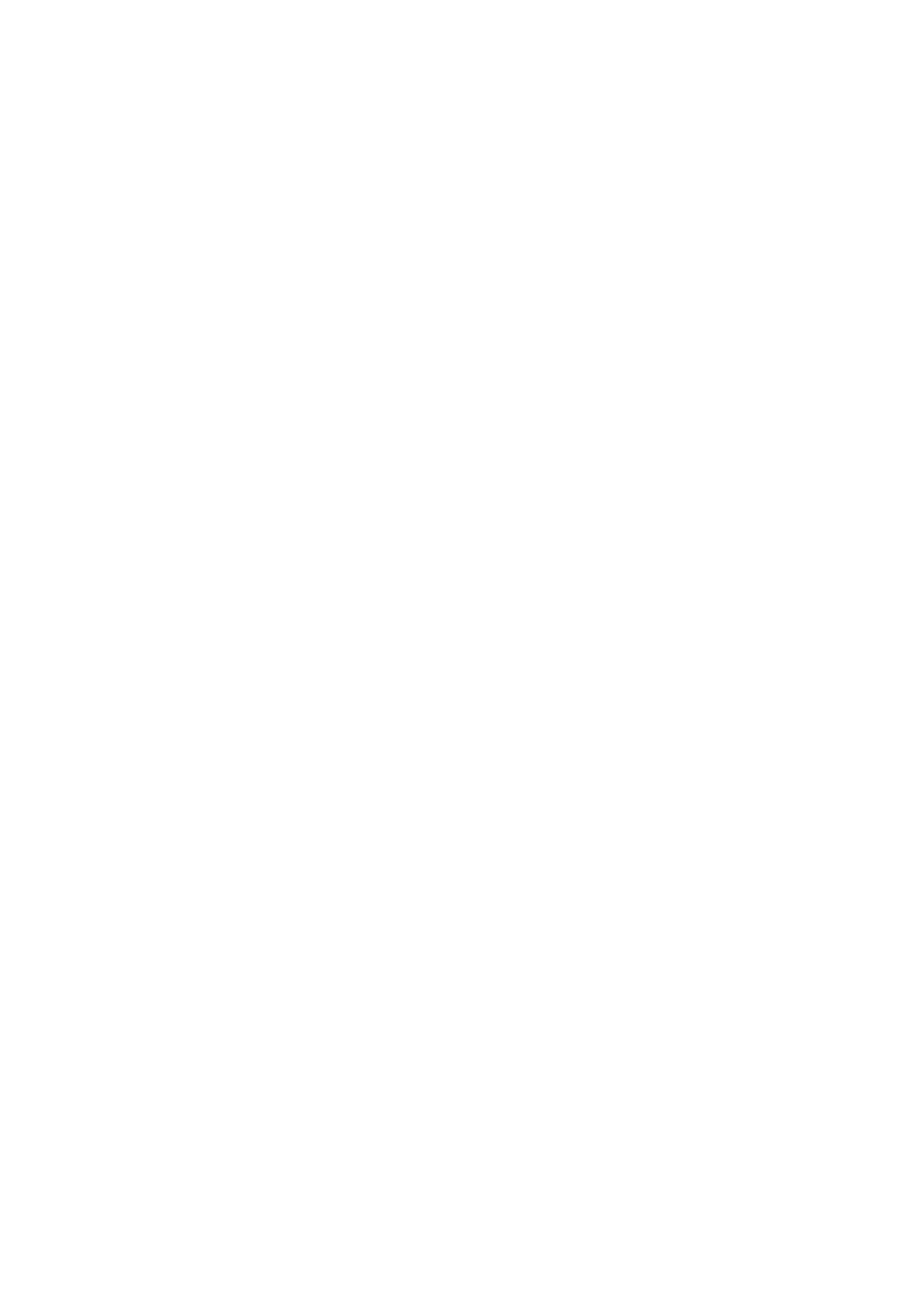# **ANNEX 1**

# **TRAFFIC SEPARATION SCHEMES AND ASSOCIATED MEASURES** *OFF THE COAST OF NORWAY*

(Reference charts: Norwegian Charts No.301(INT140), edition February 2018; 303 (INT 931), edition September 2015; 304 (INT 101), edition September 2015; 305 (INT 1300), edition February 2016; 306, edition June 2016; 307, edition December 2019; 308, edition April 2016; 309, edition November 2015; 310 (INT 1404), edition November 2015; 311 (INT 9314), edition March 2019; 321, edition June 2015; 322, edition September 2015; 323, edition August 2015; 324, edition June 2015; 325, edition August 2015; 514 (INT 933), edition September 2015; and 515 (INT 932), edition September 2015, published by the Norwegian Hydrographic Service.

**Note**: These charts are based on World Geodetic System 1984 Datum (WGS 84).)

# **Categories of ships to which the use of traffic separation schemes is recommended**

- (a) Tankers as defined in Annex I of the International Convention for the Prevention of Pollution from Ships, 1973, as modified by the Protocol of 1978 (MARPOL 73/78);
- (b) Chemical tankers carrying noxious liquid substances in bulk assessed or provisionally assessed as Category X or Y in Annex II to MARPOL 73/78;
- (c) Ships carrying radioactive substances as defined in the International Code for the Safe Carriage of Packaged Irradiated Nuclear Fuel, Plutonium and High-Level Radioactive Wastes on board Ships (INF Code);
- (d) Nuclear-powered ships; and
- (e) Ships of 5,000 gross tonnage and upwards.

### **International voyages to or from ports in Norway**

Ships should follow the routeing schemes until a course to port which maintains a safe distance from the coast can be clearly set.

The routeing schemes do not apply to ships in traffic between Norwegian ports on the mainland or to passenger ships in regular service with calls at least once a week between Norwegian and international ports.

#### **Description of the traffic separation schemes**

#### **NORTHERN SCHEME**

#### **I TSS Off Vardø**

(a) A separation zone is bounded by a line connecting the following geographical positions:

| (1) | 70° 44'.55 N 031° 49'.52 E (3)          | 70° 51'05 N 031° 33'87 E   |
|-----|-----------------------------------------|----------------------------|
| (2) | $70^{\circ}$ 49'.44 N 031° 30'.08 E (4) | 70° 46'.20 N 031° 53'.31 E |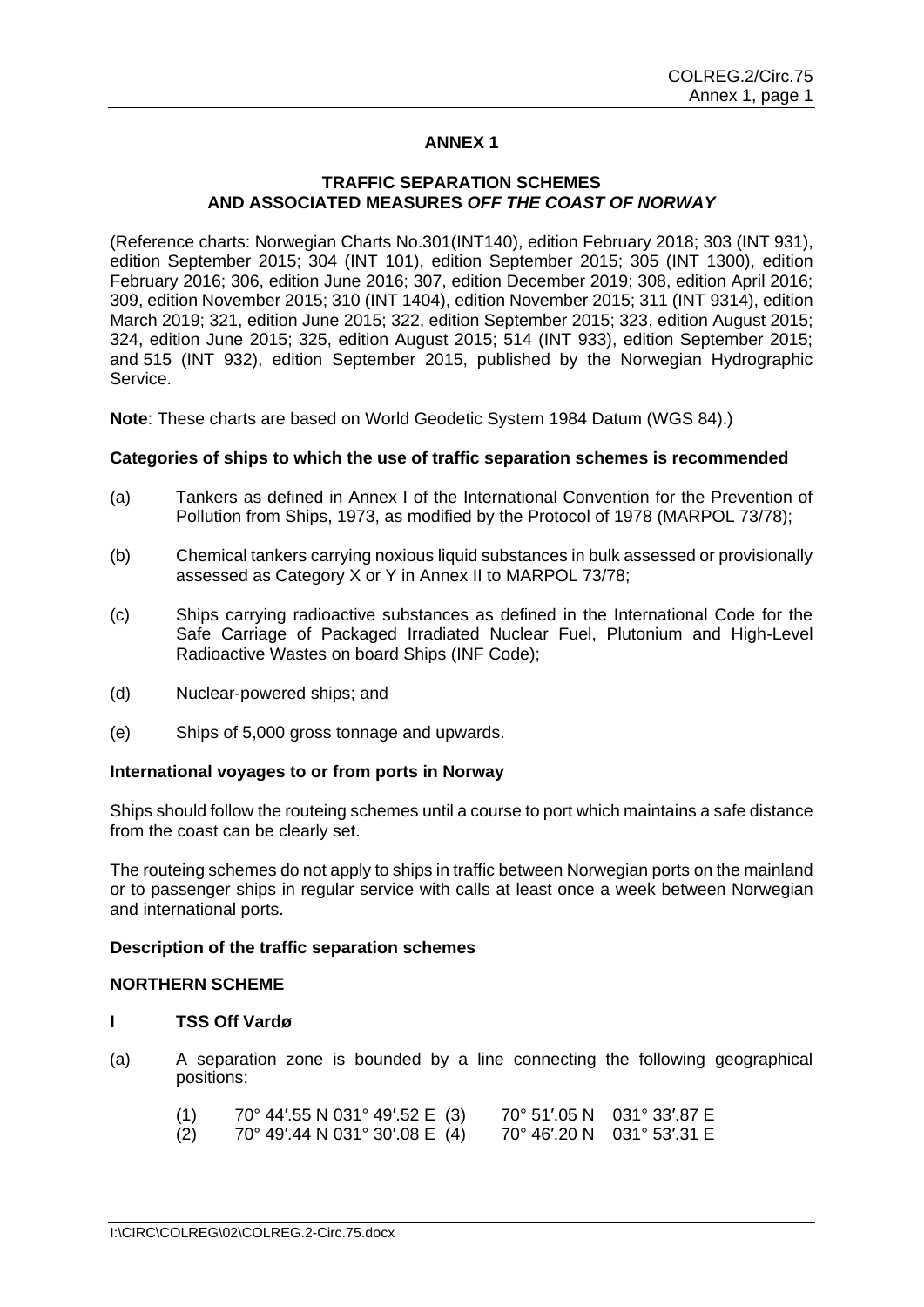(b) A traffic lane for westbound traffic is established between the separation zone described in paragraph (a) and a line connecting the following geographical positions:

(5) 70° 48′.59 N 031° 58′.90 E (6) 70° 53′.40 N 031° 39′.19 E

(c) A traffic lane for eastbound traffic is established between the separation zone described in paragraph (a) and a line connecting the following geographical positions:

(7) 70° 42′.22 N 031° 44′.20 E (8) 70° 47′.08 N 031° 24′.76 E

### **II TSS Off Slettnes**

(d) A separation zone is bounded by a line connecting the following geographical positions:

| (9)  | 71° 23'.01 N | $029^{\circ}$ 11'.08 E (12) | 71° 29'.21 N 028° 44'.33 E |
|------|--------------|-----------------------------|----------------------------|
| (10) | 71° 26'.11 N | $028^{\circ}$ 58'.61 E (13) | 71° 27'.86 N 029° 01'.25 E |
| (11) | 71° 27'.26 N | $028^{\circ}$ 42'.95 E (14) | 71° 24′.63 N 029° 14′.78 E |

(e) A traffic lane for westbound traffic is established between the separation zone described in paragraph (d) and a line connecting the following geographical positions:

(15) 71° 27′.06 N 029° 20′.38 E (17) 71° 32′.13 N 028° 46′.76 E  $71^\circ$  30'.60 N

(f) A traffic lane for eastbound traffic is established between the separation zone described in paragraph (d) and a line connecting the following geographical positions:

| (18) | 71° 20′.58 N | $029^{\circ}$ 05'.48 E (20) | 71° 24'.39 N 028° 40'.62 E |
|------|--------------|-----------------------------|----------------------------|
| (19) | 71° 23′.35 N | 028° 54′.38 E               |                            |

### **III TSS Off North Cape**

(g) A separation zone is bounded by a line connecting the following geographical positions:

| (21) | 71° 40′.27 N | $026^{\circ}$ 08'.73 E (24) | 71° 42′.53 N 025° 26′.58 E |
|------|--------------|-----------------------------|----------------------------|
| (22) | 71° 41′ 78 N | $025^{\circ}$ 49'.27 E (25) | 71° 43'.72 N 025° 49'.45 E |
| (23) | 71° 40′ 61 N | $025^{\circ}$ 27'.86 E (26) | 71° 42'.19 N 026° 10'.46 E |

(h) A traffic lane for westbound traffic is established between the separation zone described in paragraph (g) and a line connecting the following geographical positions:

| (27) | 71° 45'.05 N | $026^{\circ}$ 13'.20 E (29) | 71° 45′.39 N 025° 24′.48 E |  |
|------|--------------|-----------------------------|----------------------------|--|
| (28) | 71° 47′.03 N | $025^{\circ}$ 49'.12 E      |                            |  |

(i) A traffic lane for eastbound traffic is established between the separation zone described in paragraph (g) and a line connecting the following geographical positions:

(30) 71° 37′.34 N 026° 06′.36 E (32) 71° 37′.60 N 025° 29′.77 E

(31) 71° 38′.80 N 025° 48′.40 E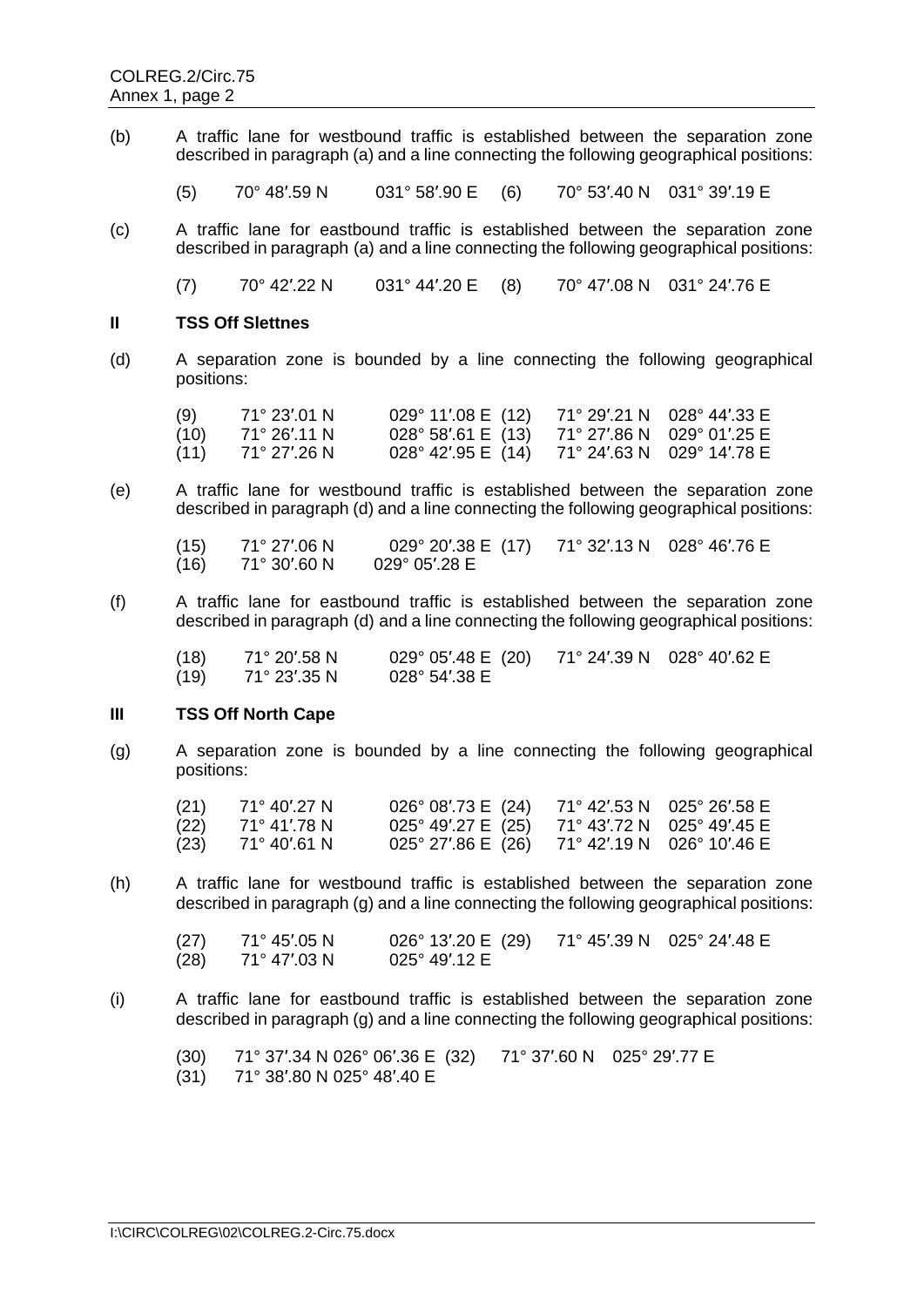#### **IV TSS Off Sørøya**

(j) A separation zone is bounded by a line connecting the following geographical positions:

(33) 71° 30′.11 N 022° 39′.50 E (36) 71° 28′.08 N 021° 59′.45 E  $(34)$  71° 28'.95 N 022° 20'.05 E  $(37)$ (35) 71° 26′.29 N 022° 01′.90 E (38) 71° 32′.06 N 022° 38′.23 E

(k) A traffic lane for westbound traffic is established between the separation zone described in paragraph (j) and a line connecting the following geographical positions:

(39)  $71^{\circ}$  35'.00 N  $022^{\circ}$  36'.42 E (41)  $71^{\circ}$  30'.85 N 021° 55'.63 E (40)  $71^{\circ}$  33'.65 N  $022^{\circ}$  15'.39 E  $71° 33'65 N$ 

(l) A traffic lane for eastbound traffic is established between the separation zone described in paragraph (j) and a line connecting the following geographical positions:

(42) 71° 27′.17 N 022° 41′.31 E (44) 71° 23′.55 N 022° 05′.83 E (43) 71° 26′.00 N 022° 23′.00 E

#### **V TSS Off Torsvåg**

(m) A separation zone delimited to the area within a line between the following positions:

| (45) | 71° 02' 07 N | $019^{\circ}$ 13'.93 E (48)                   | 70° 56'.51 N 018° 36'.45 E |
|------|--------------|-----------------------------------------------|----------------------------|
| (46) | 70° 59'.63 N | 018° 55'.90 E (49) 71° 01'.26 N 018° 52'.77 E |                            |
| (47) | 70° 55′.07 N | $018^{\circ}$ 40'.45 E (50)                   | 71° 03'.97 N 019° 11'.40 E |

(n) A traffic lane for westbound traffic is established between the separation zone described in paragraph (m) and a line connecting the following geographical positions:

(51) 71° 06′.72 N 019° 07′.81 E (53) 70° 58′.73 N 018° 30′.34 E (52) 71° 03′.77 N 018° 47′.82 E

(o) A traffic lane for eastbound traffic is established between the separation zone described in paragraph (m) and a line connecting the following geographical positions:

(54) 70° 59′.40 N019° 17′.65 E (56) 70° 52′.80 N 018° 46′.70 E (55) 70° 56′.97 N019° 00′.60 E

#### **VI TSS Off Andenes**

(p) A separation zone is bounded by a line connecting the following geographical positions:

(57) 69° 48′.74 N 015° 06′.86 E (59) 69° 44′.77 N 014° 46′.12 E (58) 69° 43′.32 N 014° 50′.07 E (60) 69° 50′.22 N 015° 03′.14 E

(q) A traffic lane for westbound traffic is established between the separation zone described in paragraph (p) and a line connecting the following geographical positions:

(61) 69° 52′.41 N 014° 57′.25 E (62) 69° 47′.00 N 014° 40′.38 E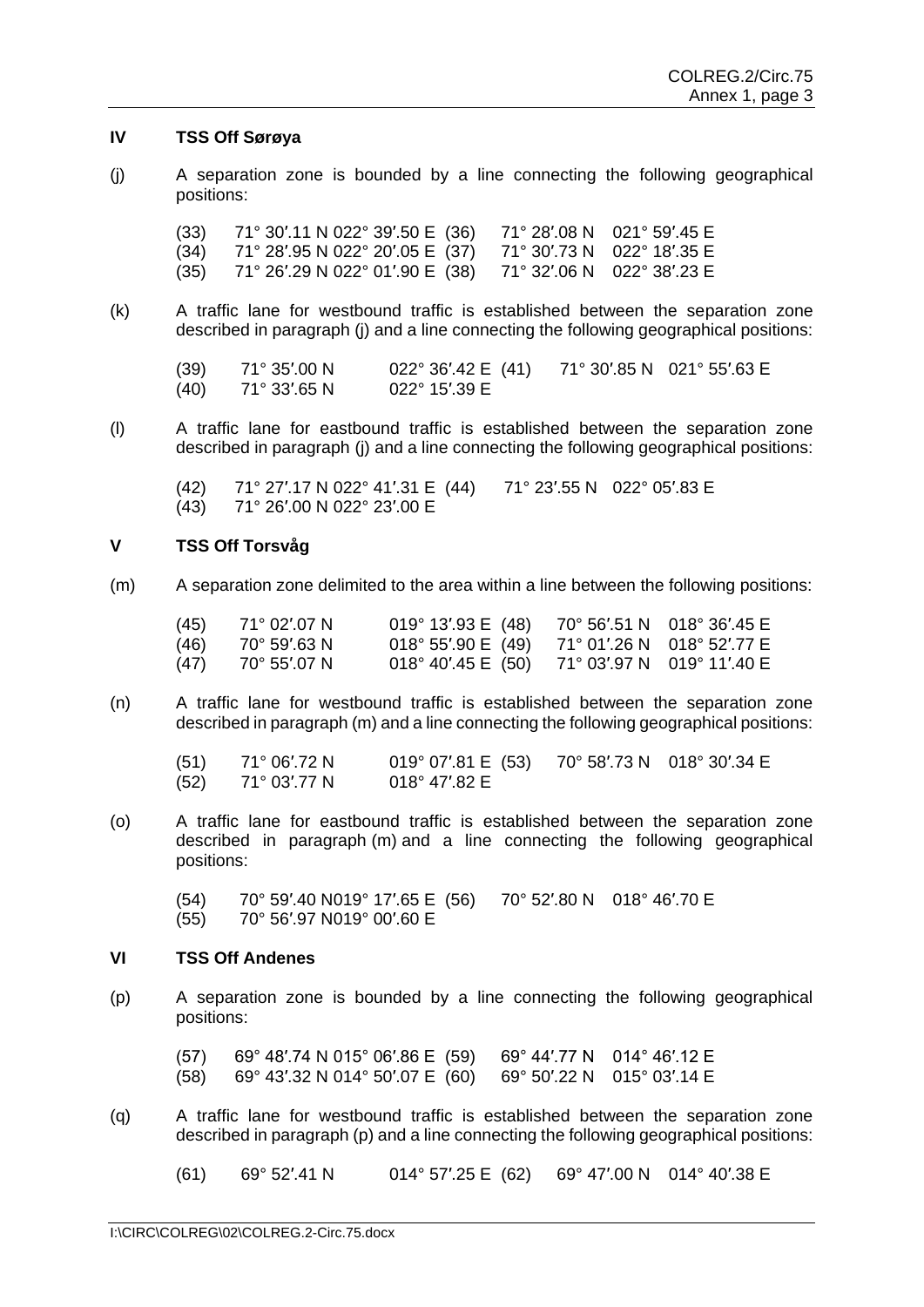(r) A traffic lane for eastbound traffic is established between the separation zone described in paragraph (p) and a line connecting the following geographical positions:

(63) 69° 46′.52 N015° 12′.75 E (64) 69° 41′.09 N 014° 55′.85 E

### **VII TSS Off Røst (1)**

(s) A separation zone is bounded by a line connecting the following geographical positions:

(65) 68° 12′.89 N 010° 16′.07 E (68) 68° 03′.57 N 009° 50′.12 E (66) 68° 08′.36 N 010° 02′.92 E (69) 68° 09′.41 N 009° 58′.73 E  $(67)$  68° 02'.64 N 009° 54'.93 E  $(70)$ 

(t) A traffic lane for westbound traffic is established between the separation zone described in paragraph (s) and a line connecting the following geographical positions:

(71) 68° 16′.38 N 010° 06′.20 E (73) 68° 04′.83 N 009° 43′.01 E<br>(72) 68° 11′.32 N 009° 52′.34 E  $(72)$  68° 11'.32 N

(u) A traffic lane for eastbound traffic is established between the separation zone described in paragraph (s) and a line connecting the following geographical positions:

(74) 68° 10′.82 N 010° 21′.89 E (76) 68° 01′.24 N 010° 02′.10 E (75) 68° 06′.71 N 010° 09′.50 E

#### **VIII TSS Off Røst (2)**

(v) A separation zone is bounded by a line connecting the following geographical positions:

(77) 67° 37′.66 N 009° 21′.34 E (79) 67° 31′.31 N 009° 07′.29 E (78) 67° 30′.42 N 009° 12′.05 E (80) 67° 38′.55 N 009° 16′.66 E

- (w) A traffic lane for south-westbound traffic is established between the separation zone described in paragraph (v) and a line connecting the following geographical positions:
- (x) (81) 67° 40'.00 N 009° 09'.73 E (82) 67° 32'.64 N 009° 00'.28 E

A traffic lane for north-eastbound traffic is established between the separation zone described in paragraph (v) and a line connecting the following geographical positions:

(83) 67° 36′.29 N009° 28′.33 E (84) 67° 29′.06 N 009° 18′.88 E

# **IX TSS Off Træna**

(y) A separation zone is bounded by a line connecting the following geographical positions:

| (85) | 65° 48′.05 N 007° 12′.96 E $(87)$ 65° 41′.66 N 007° 00′.37 E |  |
|------|--------------------------------------------------------------|--|
| (86) | 65° 40′.82 N 007° 04.76 E $(88)$ 65° 48′.87 N 007° 08′.65 E  |  |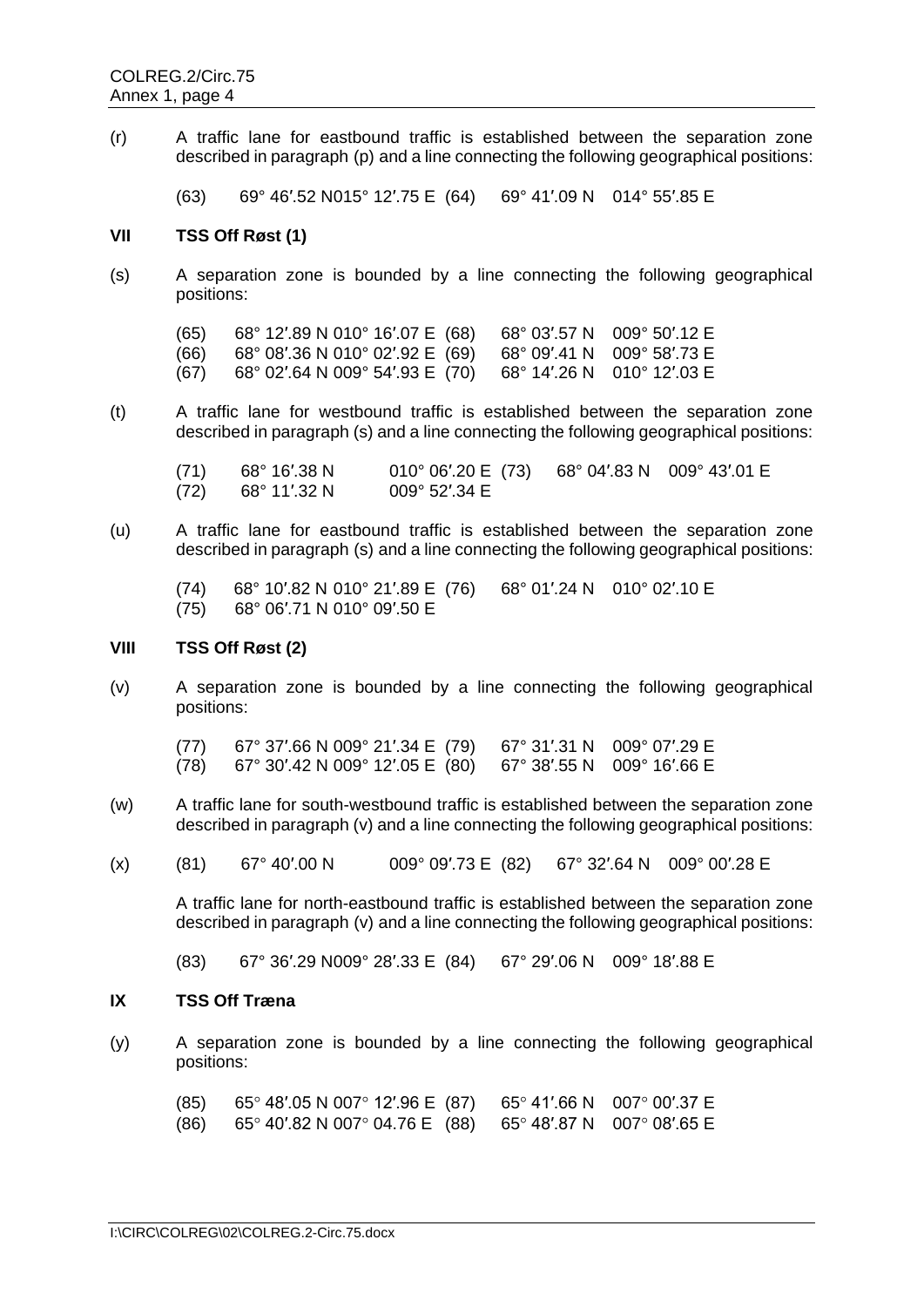(z) A traffic lane for south westbound traffic is established between the separation zone described in paragraph (y) and a line connecting the following geographical positions:

 $(89)$  65° 50'.15 N 007° 02'.01 E (90) 65° 42'.93 N 006° 53'.80 E

(aa) A traffic lane for north eastbound traffic is established between the separation zone described in paragraph (y) and a line connecting the following geographical positions:

(91) 65° 46'.78 N 007° 19'.53 E (92) 65° 39'.56 N 007° 11'.34 E

#### **Description of the recommended routes**

(bb) A recommended route is established between the traffic separation schemes Off Vardø to Off Slettnes with a central line between the following geographical positions:

(93) 70° 50′.43 N 031° 31′.22 E (94) 71° 23′.64 N 029° 13′.67 E

(cc) A recommended route is established between the traffic separation schemes Off Slettnes to Off North Cape with a central line between the following geographical positions:

(95) 71° 28′.28 N028° 42′.65 E (96) 71° 41′.20 N 026° 10′.59 E

(dd) A recommended route is established between the traffic separation schemes Off North Cape to Off Sørøya with a central line between the following geographical positions:

(97) 71° 41′.50 N025° 26′.81 E (98) 71° 31′.20 N 022° 39′.83 E

(ee) A recommended route is established between the traffic separation schemes Off Sørøya to Off Torsvåg with a central line between the following geographical positions:

(99) 71° 27′.06 N022° 00′.01 E (100) 71° 03′.18 N 019° 13′.28 E

(ff) A recommended route is established between the traffic separation schemes Off Torsvåg to Off Andenes with a central line between the following geographical positions:

(101) 70° 55′.68 N018° 38′.05 E (102) 69° 49′.78 N 015° 05′.38 E

(gg) A recommended route is established between the traffic separation schemes Off Andenes to Off Røst (1) with a central line between the following geographical positions:

```
(103) 69° 43′.79 N014° 47′.17 E (104) 68° 13′.89 N 010° 15′.05 E
```
(hh) A recommended route is established between the traffic separation schemes Off Røst (1) to Off Røst (2) with a central line between the following geographical positions:

(105) 68° 02′.84 N 009° 52′.08 E (106) 67° 38′.34 N 009° 19′.26 E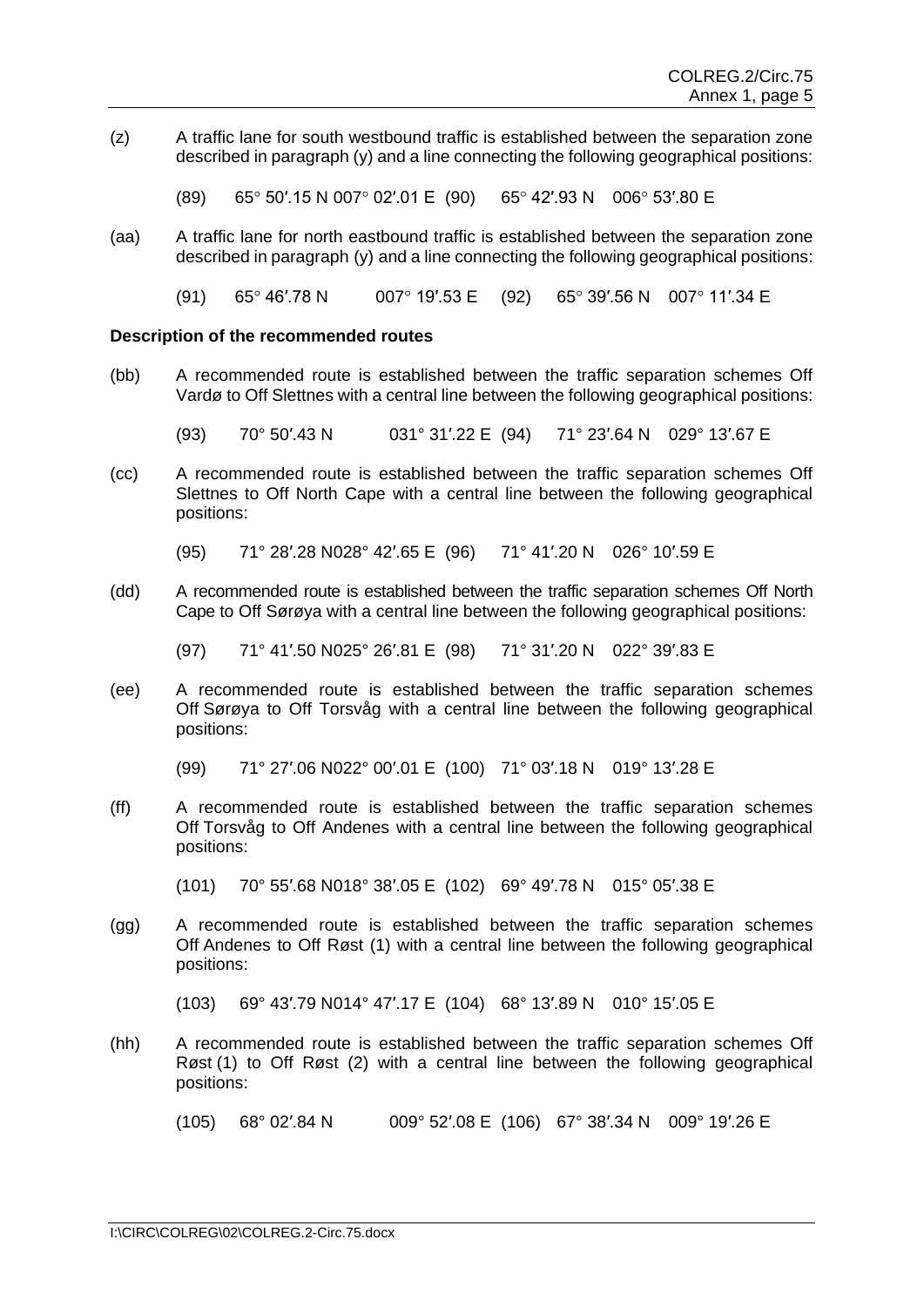(ii) A recommended route is established between the traffic separation schemes Off Røst (2) to Off Træna with a central line between the following geographical positions:

(107) 67° 30'.74 N009° 09'.45 E (108) 65° 48'.47 N 007° 10'.77 E

### **WESTERN SCHEME**

# **I TSS "Off Halten"**

(a) A separation zone is bounded by a line connecting the following geographical positions:

|     | $(1)$ 64° 18'.79 N | $0.05^{\circ}$ 30'.28 E (3) 64 $^{\circ}$ 10'.72 N 005 $^{\circ}$ 26'.67 E |                            |  |
|-----|--------------------|----------------------------------------------------------------------------|----------------------------|--|
| (2) | 64° 11′.57 N       | $005^{\circ}$ 22'.52 E (4)                                                 | 64° 17′.95 N 005° 34′.42 E |  |

- (b) A traffic lane for southbound traffic is established between the separation zone described in paragraph (a) and a line connecting the following geographical positions:
	- (5) 64° 20'.05 N 005° 24'.07 E (6) 64° 12'.83 N 005° 16'.31 E
- (c) A traffic lane for northbound traffic is established between the separation zone described in paragraph (a) and a line connecting the following geographical positions
	- (7) 64° 16'.69 N005° 40'.63 E (8) 64° 09'.46 N 005° 32'.88 E

# **II TSS Off Runde**

(d) A separation zone is bounded by a line connecting the following geographical positions:

| (9)  | $62^{\circ}$ 59'.95 N004 $^{\circ}$ 08'.40 E (12) |                            | 62° 49'.98 N 004° 08'.43 E                    |
|------|---------------------------------------------------|----------------------------|-----------------------------------------------|
| (10) | 62° 55'.17 N004° 04'.07 E (13)                    | 62° 54′.78 N 004° 08′.43 E |                                               |
| (11) | 62° 49'.98 N004° 04'.07 E (14)                    |                            | $62^{\circ}$ 59'.18 N 004 $^{\circ}$ 12'.45 E |

(e) A traffic lane for southbound traffic is established between the separation zone described in paragraph (d) and a line connecting the following geographical positions:

(15) 63° 01′.12 N 004° 02′.32 E (17) 62° 50′.00 N 003° 57′.52 E (16) 62° 55′.78 N 003° 57′.50 E

(f) A traffic lane for northbound traffic is established between the separation zone described in paragraph (d) and a line connecting the following geographical positions:

(18) 62° 58′.05 N 004° 18′.52 E (20) 62° 50′.00 N 004° 14′.97 E

 $(19)$  62° 54'.20 N 004° 15'.00 E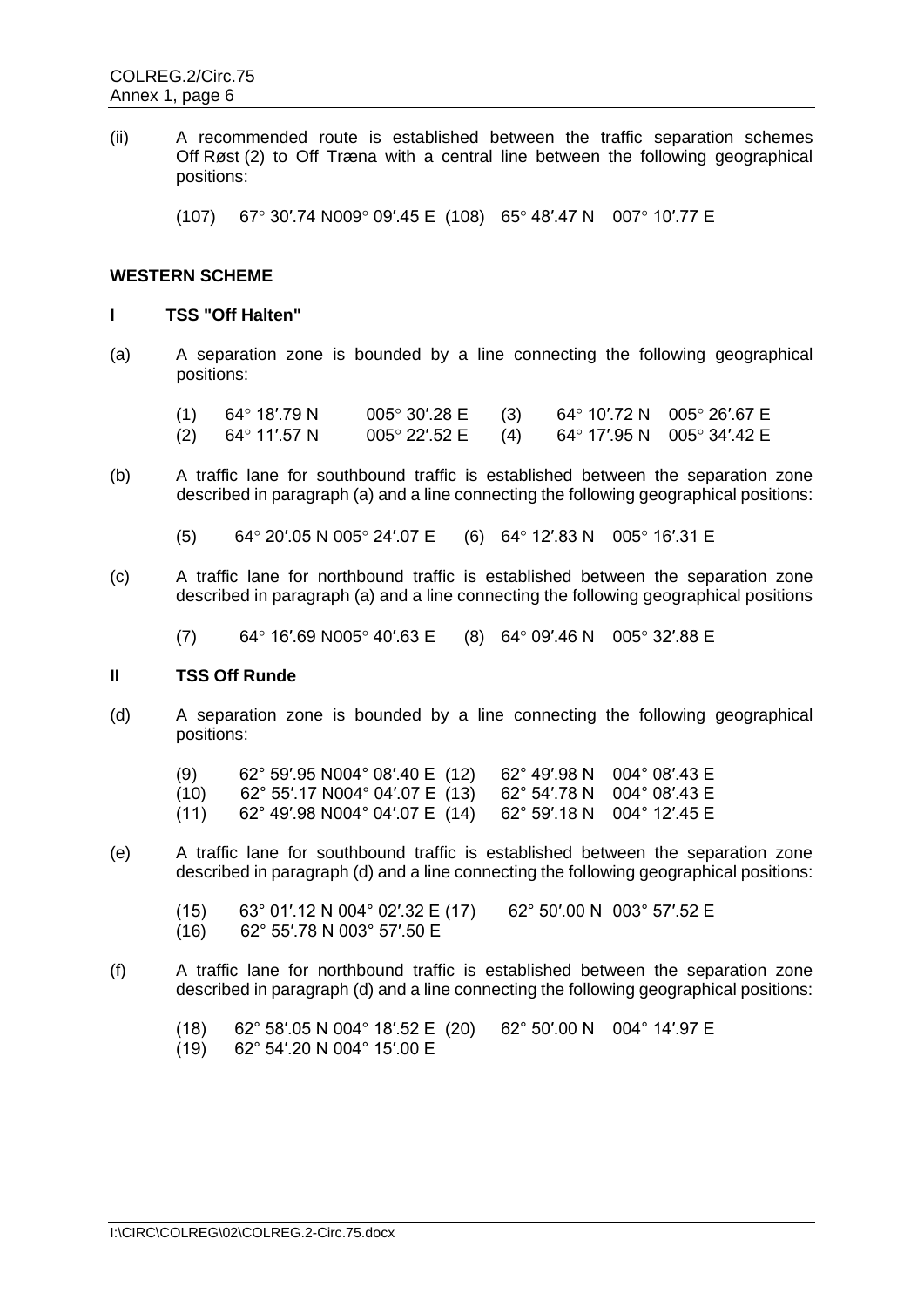#### **III TSS Off Stad**

(g) A separation zone is bounded by a line connecting the following geographical positions:

(21) 61° 59′.00 N 004° 04′.13 E (23) 61° 54′.00 N 004° 08′.37 E (22) 61° 54′.00 N 004°04′.13E (24) 61° 59′.00 N 004°08′.37E

(h) A traffic lane for southbound traffic is established between the separation zone described in paragraph (g) and a line connecting the following geographical positions:

(25) 61° 59′.00 N003° 57′.78 E (26) 61° 54′.00 N 003° 57′.80 E

(i) A traffic lane for northbound traffic is established between the separation zone described in paragraph (g) and a line connecting the following geographical positions:

(27) 61° 59′.00 N004° 14′.72 E (28) 61° 54′.00 N 004° 14′.70 E

### **IV TSS Off Sotra**

(j) A separation zone is bounded by a line connecting the following geographical positions:

(29) 60° 20′.00 N 004° 04′.23 E (31) 60° 15′.00 N 004° 08′.25 E (30) 60° 15′.00 N 004° 04′.25 E (32) 60° 20′.00 N 004° 08′.27 E

(k) A traffic lane for southbound traffic is established between the separation zone described in paragraph (j) and a line connecting the following geographical positions:

(33) 60° 20′.00 N003° 58′.20 E (34) 60° 15′.00 N 003° 58′.23 E

(l) A traffic lane for northbound traffic is established between the separation zone described in paragraph (j) and a line connecting the following geographical positions:

(35) 60° 20′.00 N 004° 14′.30 E (36) 60° 15′.00 N 004° 14′.27 E

### **V TSS Off Utsira**

(m) A separation zone is bounded by a line connecting the following geographical positions:

(37) 59° 05′.00 N 004° 04′.32 E (39) 58° 57′.72 N 004° 08′.20 E (38) 58° 59′.83 N 004° 04′.32 E (40) 59° 05′.00 N 004° 08′.20 E

(n) A traffic lane for southbound traffic is established between the separation zone described in paragraph (m) and a line connecting the following geographical positions:

(41) 59° 05′.00 N 003° 58′.47 E (42) 58° 58′.50 N 003° 58′.47 E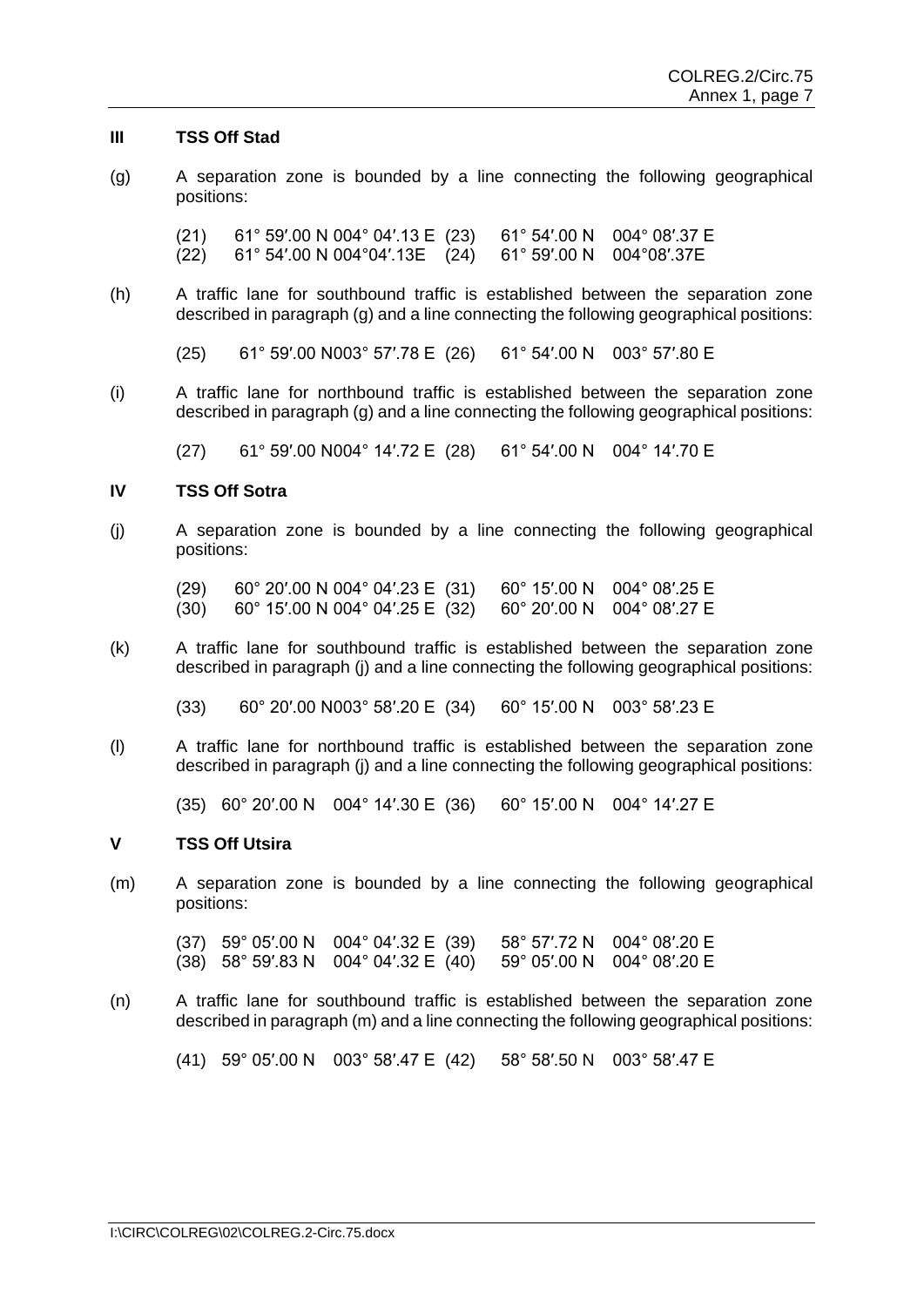(o) A traffic lane for northbound traffic is established between the separation zone described in paragraph (m) and a line connecting the following geographical positions:

(43) 59° 05′.00 N 004° 14′.03 E (45) 58° 58′.50 N 004° 19′.95 E (44) 59° 01′.73 N 004° 14′.03 E

#### **Description of the recommended routes**

- (p) A recommended route is established between the traffic separation schemes Off Halten and Off Runde with a central line between the following geographical positions:
	- (46) 64° 11'.12 N 005° 24'.70 E (47) 62° 59'.52 N 004° 10'.39 E
- (q) A recommended route is established between the traffic separation schemes Off Runde and Off Stad with a central line between the following geographical positions:

(48) 62° 50′.00 N 004° 06′.25 E (49) 61° 59′.00 N 004° 06′.25 E

(r) A recommended route is established between the traffic separation schemes Off Stad and Off Sotra with a central line between the following geographical positions:

(50) 61° 54′.00 N 004° 06′.25 E (51) 60° 20′.00 N 004° 06′.25 E

(s) A recommended route is established between the traffic separation schemes Off Sotra and Off Utsira with a central line between the following geographical positions:

(52) 60° 15′.00 N 004° 06′.25 E (53) 59° 05′.00 N 004° 06′.25 E

# **SOUTHERN SCHEME**

#### **I TSS Off Egersund**

(a) A separation zone is bounded by a line connecting the following geographical positions:

|  | $(1)$ 58° 21'.00 N 005° 15'.23 E (4)   | $58^{\circ}$ 18'.33 N 005 $^{\circ}$ 26'.02 E |
|--|----------------------------------------|-----------------------------------------------|
|  | $(2)$ 58° 18'.78 N 005° 19'.20 E (5)   | 58° 20'.22 N 005° 21'.80 E                    |
|  | $(3)$ 58° 16'.82 N 005° 23'.58 E $(6)$ | $58^{\circ}$ 22'.37 N 005 $^{\circ}$ 18'.00 E |

(b) A traffic lane for eastbound traffic is established between the separation zone described in paragraph (a) and a line connecting the following geographical positions:

(7) 58° 18′.95 N 005° 11′.08 E (9) 58° 14′.53 N 005° 19′.90 E (8) 58° 16′.60 N 005° 15′.27 E

(c) A traffic lane for westbound traffic is established between the separation zone described in paragraph (a) and a line connecting the following geographical positions:

(10) 58° 24′.40 N 005° 22′.17 E (12) 58° 20′.63 N 005° 29′.70 E (11) 58° 22′.40 N 005° 25′.75 E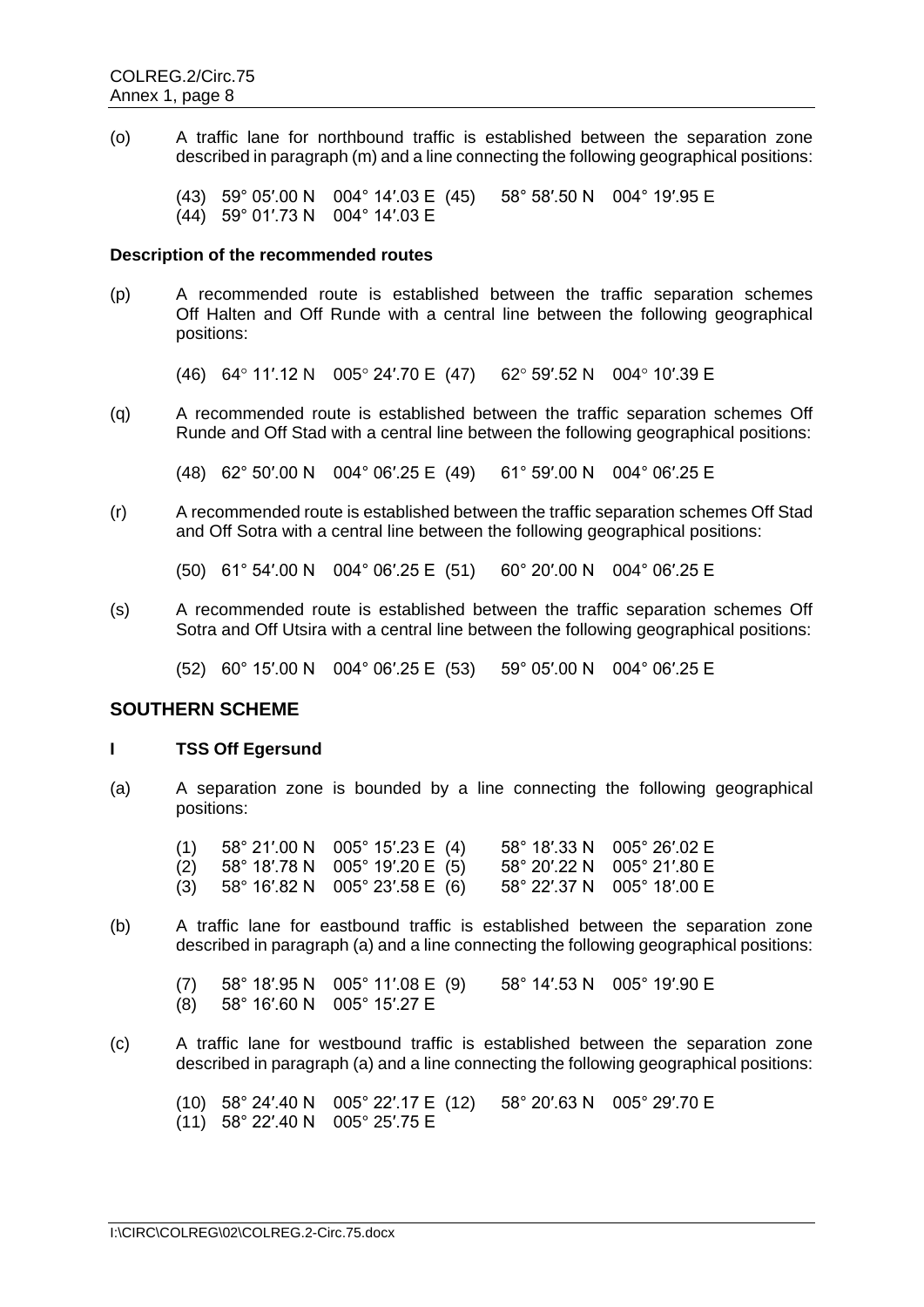#### **II TSS Off Farsund**

(d) A separation zone is bounded by a line connecting the following geographical positions:

(13) 57° 46′.62 N 006° 30′.43 E (16) 57° 46′.30 N 006° 41′.62 E (14) 57° 44′.43 N 006° 35′.20 E (17) 57° 46′.40 N 006° 36′.63 E (15) 57° 44′.30 N 006° 41′.48 E (18) 57° 48′.12 N 006° 32′.87 E

(e) A traffic lane for eastbound traffic is established between the separation zone described in paragraph (d) and a line connecting the following geographical positions:

(19) 57° 44′.33 N 006° 26′.80 E (21) 57° 41′.32 N 006° 41′.25 E (20) 57° 41′.48 N 006° 33′.03 E

(f) A traffic lane for westbound traffic is established between the separation zone described in paragraph (d) and a line connecting the following geographical positions:

(22) 57° 50′.40 N 006° 36′.52 E (24) 57° 49′.28 N 006° 41′.85 E (23) 57° 49′.35 N 006° 38′.80 E

#### **III TSS Off Ryvingen**

(g) A separation zone is bounded by a line connecting the following geographical positions:

(25) 57° 42′.80 N 007° 41′.87 E (28) 57° 44′.55 N 007° 50′.77 E (26) 57° 42′.55 N 007° 51′.72 E (29) 57° 44′.78 N 007° 42′.10 E (27) 57° 44′.87 N 007° 59′.92 E

(h) A traffic lane for eastbound traffic is established between the separation zone described in paragraph (g) and a line connecting the following geographical positions:

(30) 57° 39′.85 N 007° 41′.72 E (32) 57° 39′.92 N 008° 00′.25 E (31) 57° 39′.58 N 007° 52′.97 E

(i) A traffic lane for westbound traffic is established between the separation zone described in paragraph (g) and a line connecting the following geographical positions:

(33) 57° 47′.75 N 007° 42′.55 E (35) 57° 49′.40 N 007° 56′.00 E (34) 57° 47′.58 N 007° 49′.68 E

### **IV TSS Off Lillesand**

(j) A separation zone is bounded by a line connecting the following geographical positions:

|  | (36) 57° 58'.25 N 008° 46'.92 E (39) 58° 03'.47 N 008° 53'.38 E   |  |
|--|-------------------------------------------------------------------|--|
|  | (37) 57° 59'.75 N 008° 52'.25 E (40) 58° 01'.35 N 008° 49'.88 E   |  |
|  | $(38)$ 58° 02'.17 N 008° 56'.22 E (41) 58° 00'.02 N 008° 45'.15 E |  |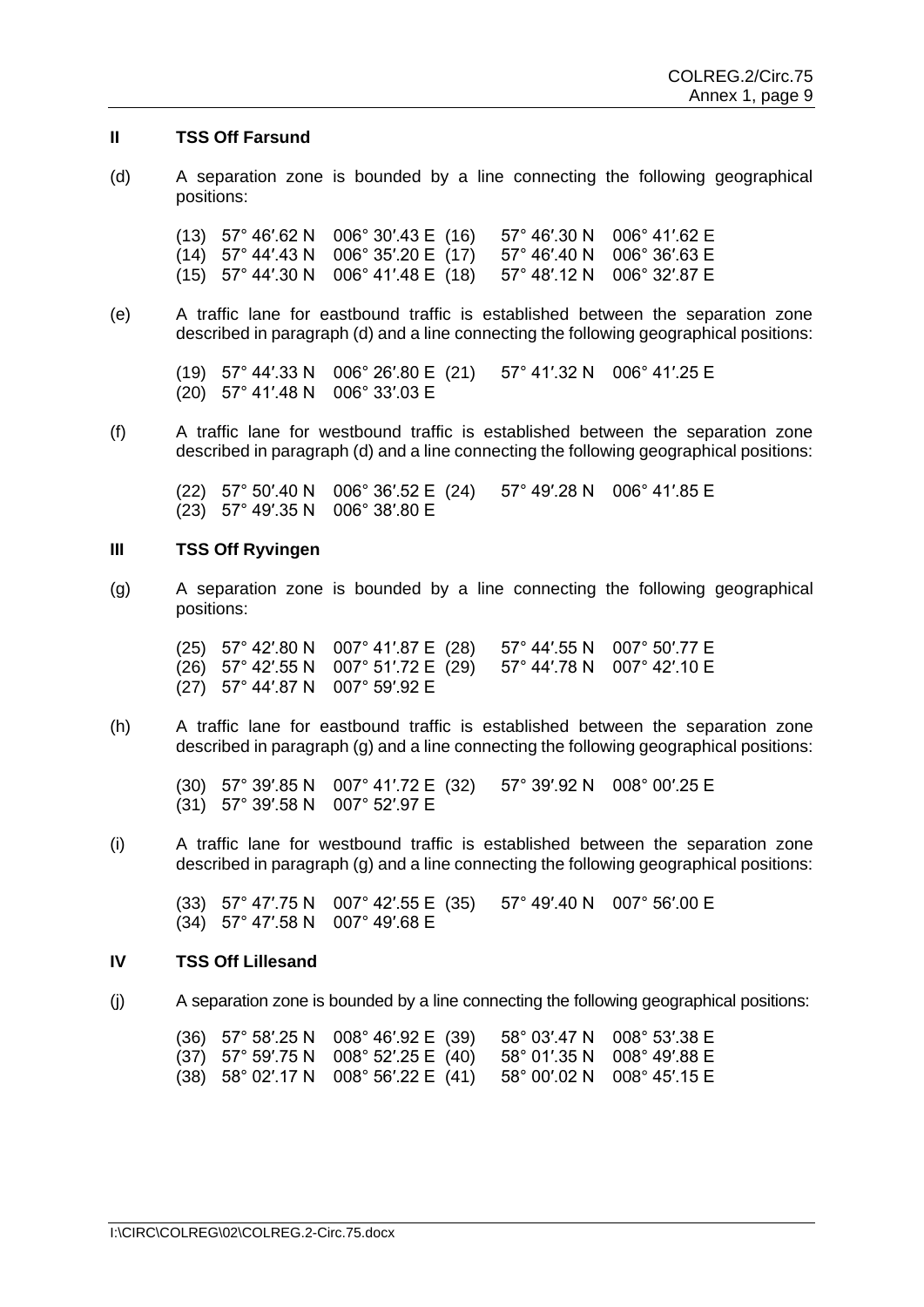(k) A traffic lane for eastbound traffic is established between the separation zone described in paragraph (j) and a line connecting the following geographical positions:

(42) 57° 55′.60 N 008° 49′.55 E (44) 58° 00′.18 N 009° 00′.47 E (43) 57° 57′.37 N 008° 55′.82 E

(l) A traffic lane for westbound traffic is established between the separation zone described in paragraph (j) and a line connecting the following geographical positions:

(45) 58° 02′.67 N 008° 42′.50 E (47) 58° 05′.45 N 008° 49′.13 E (46) 58° 03′.73 N 008° 46′.32 E

### **V TSS Off Risør**

(m) A separation zone is bounded by a line connecting the following geographical positions:

(48) 58° 26′.27 N 009° 36′.28 E (50) 58° 31′.33 N 009° 39′.67 E (49) 58° 30′.03 N 009° 42′.53 E (51) 58° 27′.57 N 009° 33′.42 E

(n) A traffic lane for eastbound traffic is established between the separation zone described in paragraph (m) and a line connecting the following geographical positions:

(52) 58° 24′.30 N 009° 40′.60 E (53) 58° 28′.07 N 009° 46′.85 E

(o) A traffic lane for westbound traffic is established between the separation zone described in paragraph (m) and a line connecting the following geographical positions:

(54) 58° 29′.53 N 009° 29′.08 E (55) 58° 33′.30 N 009° 35′.33 E

#### **Description of the recommended routes**

(p) A recommended route is established between the traffic separation schemes Off Egersund and Off Farsund with a central line between the following geographical positions:

(56) 58° 17′.60 N 005° 24′.85 E (57) 57° 47′.38 N 006° 31′.65 E

(q) A recommended route is established between the traffic separation schemes Off Farsund and Off Ryvingen with a central line between the following geographical positions:

(58) 57° 45′.33 N 006° 41′.57 E (59) 57° 43′.82 N 007° 41′.97 E

(r) A recommended route is established between the traffic separation schemes Off Ryvingen and Off Lillesand with a central line between the following geographical positions:

(60) 57° 44′.70 N 007° 55′.23 E (61) 57° 59′.17 N 008° 46′.03 E

(s) A recommended route is established between the traffic separation schemes Off Lillesand and Off Risør with a central line between the following geographical positions:

(62) 58° 02′.78 N 008° 54′.80 E (63) 58° 26′.95 N 009° 34′.78 E

\*\*\*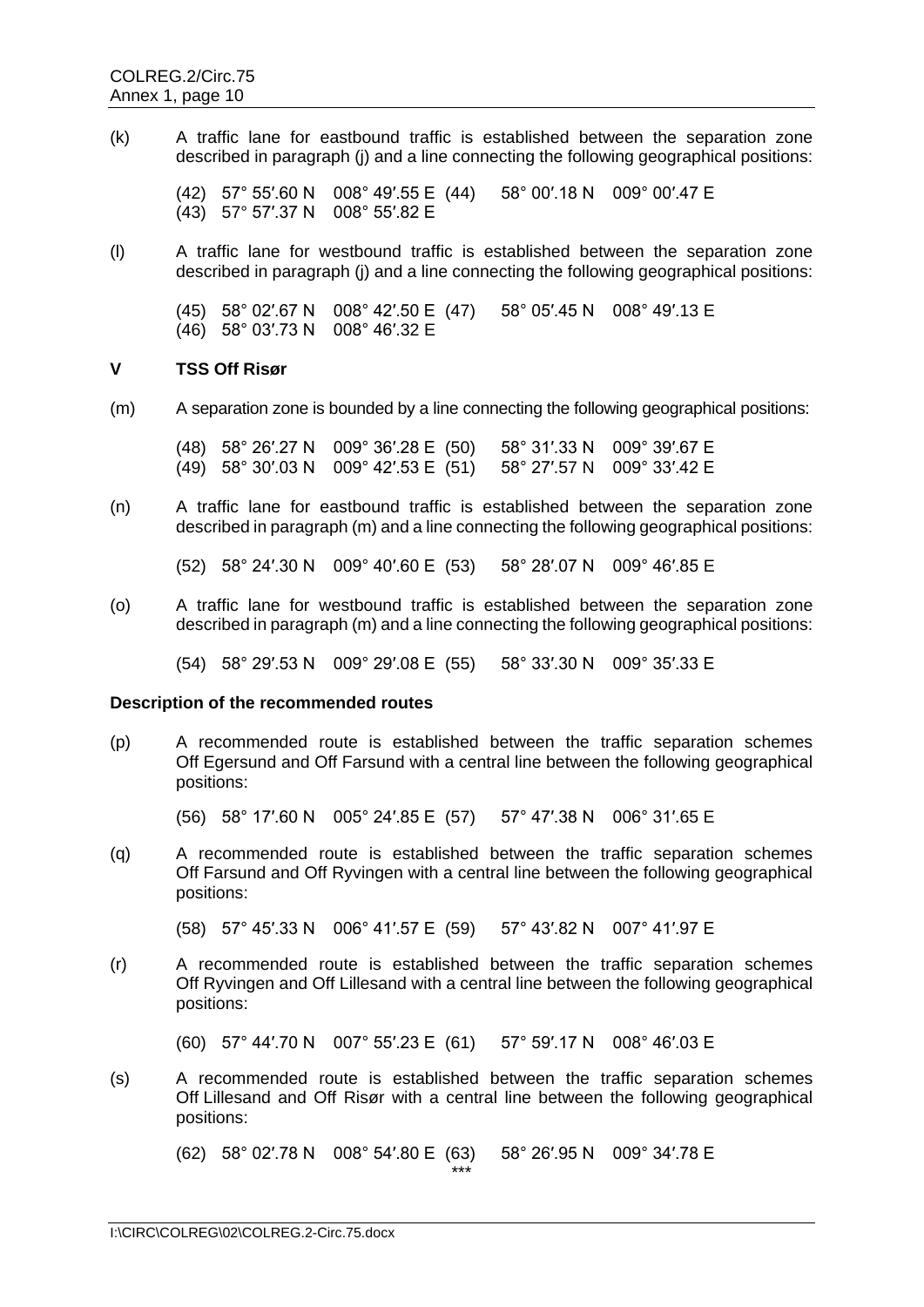# **ANNEX 2**

### **TRAFFIC SEPARATION SCHEME** *SLUPSKA BANK*

(Reference chart: Polish Chart No. 152 (INT 1292) issued by the Hydrographic Office of the Polish Navy (BHMW), 1st edition, February 2015.

**Note:** This chart is based on the World Geodetic System 1984 Datum (WGS 84).)

#### **Description of the traffic separation scheme**

The traffic separation scheme consists of three parts:

#### **West part:**

(a) A separation zone bounded by a line connecting the following geographical positions:

| (1) | 54° 47'.93 N,          | $016^{\circ}$ 29'.41 E |
|-----|------------------------|------------------------|
| (2) | $54^{\circ}$ 47'.43 N, | $016^{\circ}$ 29'.53 E |
| (3) | $54^{\circ}$ 48'.80 N, | $016^{\circ}$ 45'.90 E |
| (4) | 54° 49'.28 N,          | $016^{\circ}$ 45'.78 E |

(b) A traffic lane for eastbound traffic between the separation zone and a line connecting the following geographical positions:

| (5)    | $54^{\circ}$ 45'.70 N, | $016^{\circ}$ 29'.97 E |
|--------|------------------------|------------------------|
| $\sim$ | <b>F 40 4 71 00 NH</b> | $0.400 \times 10^{10}$ |

- (6) 54° 47'.06 N, 016° 46'.32 E
- (c) A traffic lane for westbound traffic between the separation zone and a line connecting the following geographical positions:

| (7) | $54^{\circ}$ 51'.01 N, | $016^{\circ}$ 45'.35 E |
|-----|------------------------|------------------------|
| (8) | $54^{\circ}$ 49'.66 N, | $016^{\circ}$ 28'.97 E |

#### **Central part:**

(d) A separation zone bounded by a line connecting the following geographical positions:

| (9)  | 54° 50'.63 N, | 016° 56'.66 E |
|------|---------------|---------------|
| (10) | 54° 50'.22 N, | 016° 56'.83 E |
| (11) | 54° 53'.55 N, | 017° 13'.12 E |
| (12) | 54° 53'.31 N, | 017° 22'.10 E |
| (13) | 54° 54'.10 N, | 017° 22'.10 E |
| (14) | 54° 53'.90 N, | 017° 13'.02 E |

(e) A traffic lane for eastbound traffic between the separation zone and a line connecting the following geographical positions:

| (15) | $54^{\circ}$ 48'.56 N, | $016^{\circ}$ 57'.51 E |
|------|------------------------|------------------------|
| (16) | $54^{\circ}$ 52'.26 N, | $017^{\circ}$ 13'.29 E |

(17) 54° 52'.02 N, 017° 22'.24 E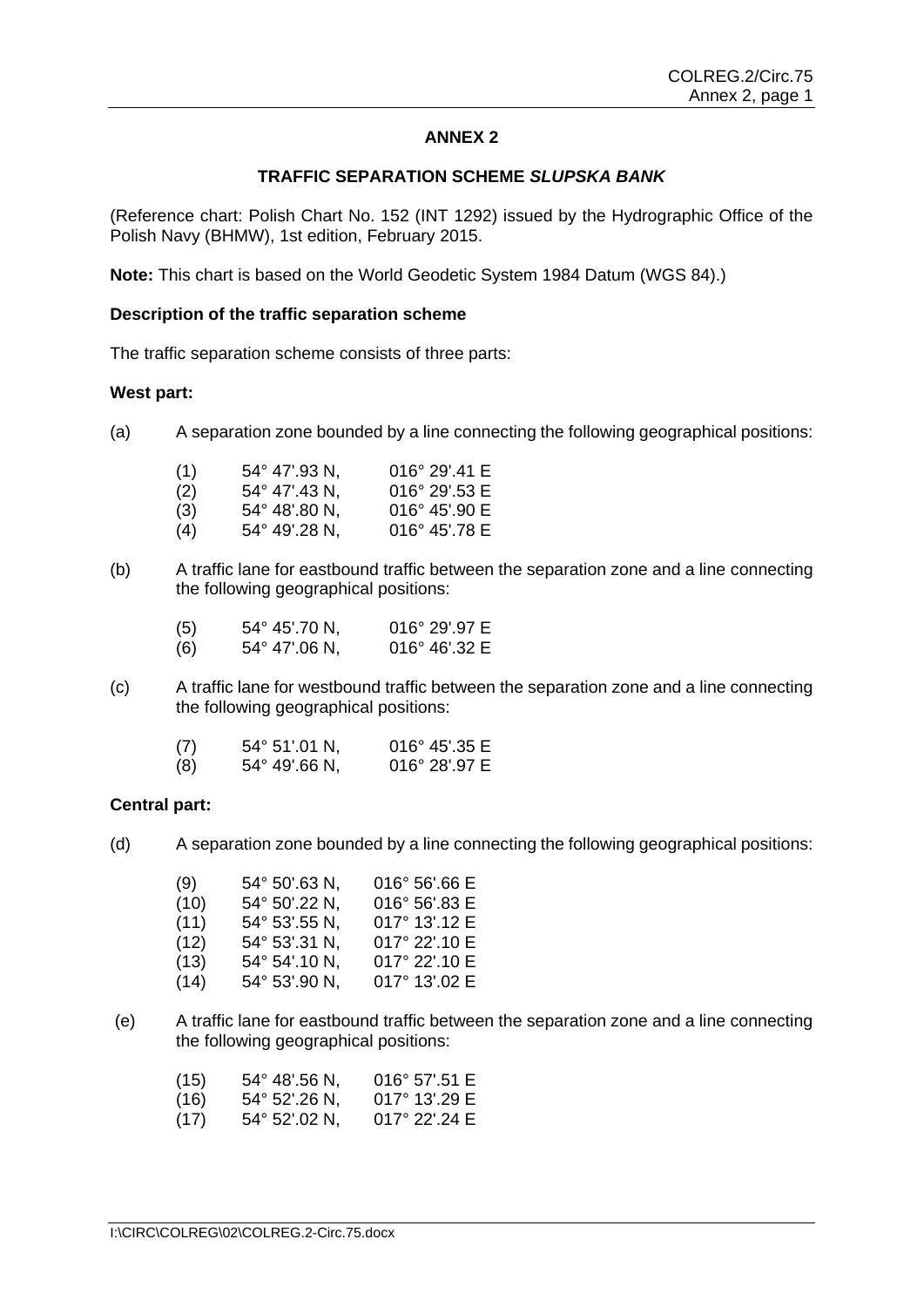(f) A traffic lane for westbound traffic between the separation zone and a line connecting the following geographical positions:

| (18) | 54° 55'.46 N. | $017^{\circ}$ 22'.07 E |
|------|---------------|------------------------|
| (19) | 54° 55'.13 N. | $017^{\circ}$ 12' 62 E |
| (20) | 54° 52'.28 N. | $016^{\circ}$ 55'.99 E |

(g) Inshore traffic zone:

The area between the southern boundary of the central part of the traffic separation scheme and the Polish coast, which lies between a line drawn from position (15) above in the direction of 158° to the coast and a line drawn from position (17) above in the direction of 135° to the coast, is designated as an inshore traffic zone.

# **East part:**

(h) A separation zone bounded by a line connecting the following geographical positions:

| (21) | 54° 54'.32 N, | 017° 33'.80 E |
|------|---------------|---------------|
| (22) | 54° 53'.02 N, | 017° 33'.80 E |
| (23) | 54° 52'.89 N, | 017° 37'.64 E |
| (24) | 54° 53'.66 N, | 017° 47'.50 E |
| (25) | 54° 56'.49 N. | 017° 47'.49 E |
| (26) | 54° 56'.60 N, | 017° 42'.50 E |
| (27) | 54° 54'.36 N, | 017° 36'.29 E |

(i) A traffic lane for eastbound traffic between the separation zone and a line connecting the following geographical positions:

| (28) | 54° 51'.61 N.          | $017^{\circ}$ 33'.80 E |
|------|------------------------|------------------------|
| (29) | $54^{\circ}$ 51'.47 N. | $017^{\circ}$ 37' 72 E |
| (30) | 54° 52'.27 N.          | $017^{\circ}$ 47'.46 E |

(j) A traffic lane for westbound traffic between the separation zone and a line connecting the following geographical positions:

| (31) | $54^{\circ}$ 58'.79 N, | $017^{\circ}$ 47' 48 E |
|------|------------------------|------------------------|
| (32) | $54^{\circ}$ 58'.11 N. | $017^{\circ}$ 41'.87 E |
| (33) | $54^{\circ}$ 55'.93 N, | $017^{\circ}$ 35'.84 E |
| (34) | $54^{\circ}$ 55'.86 N, | $017^{\circ}$ 33'.78 E |

(k) Inshore traffic zone:

The area between the southern boundary of the east part of the traffic separation scheme and the Polish coast, which lies between a line drawn from position (28) above in the direction of 180° to the coast and a line drawn from position (30) above in the direction of 180° to the coast, is designated as an inshore traffic zone.

\*\*\*